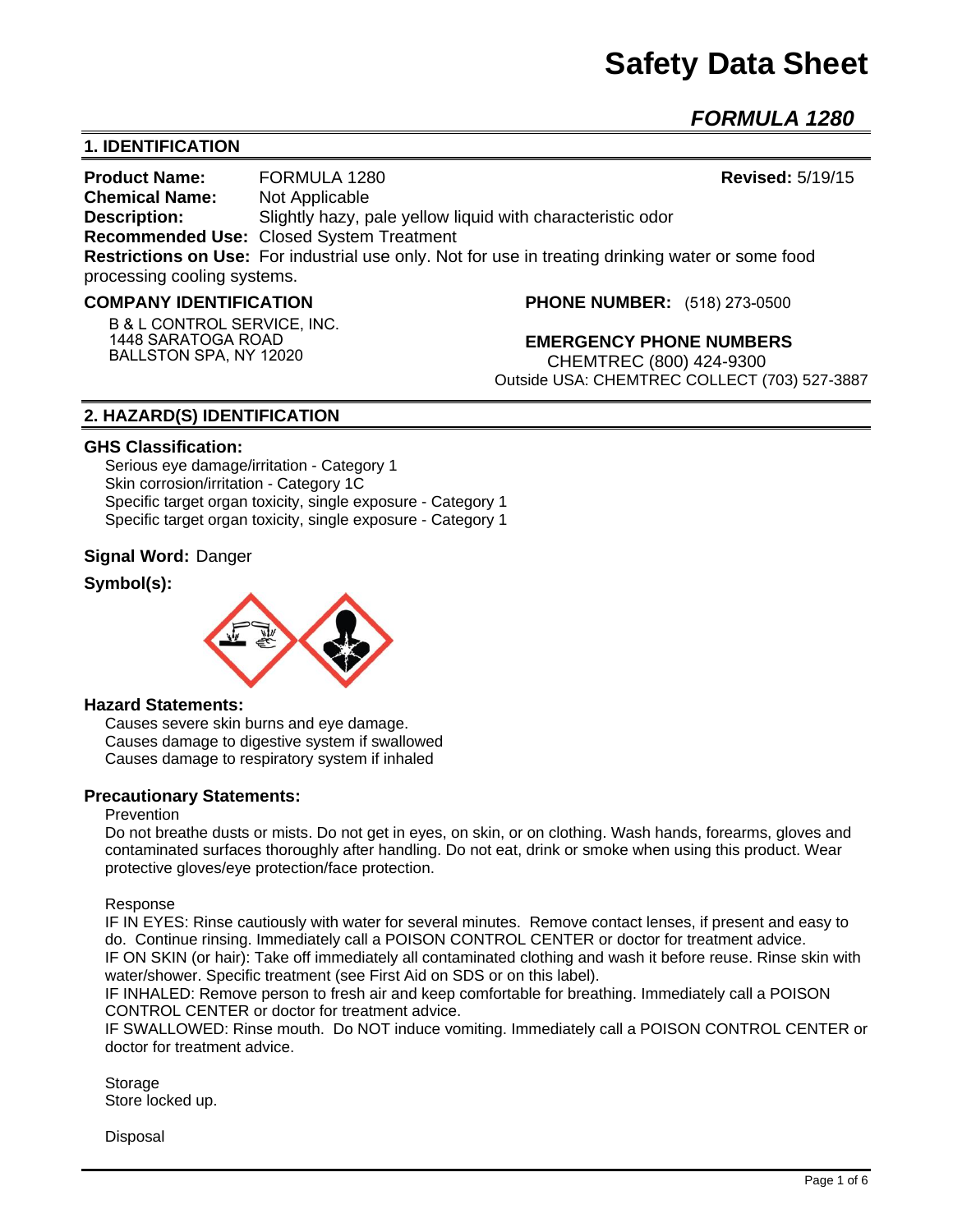Dispose of contents/container in accordance with local, regional, national and international regulations.

## **Hazards Not Otherwise Classified:** None Known.

**Percentages of Components with Unknown Acute Toxicity:** 

Inhalation: 13%

# **3. COMPOSITION / INFORMATION ON INGREDIENTS**

| <b>CHEMICAL INGREDIENTS</b>          | <b>CAS NO.*</b> | PERCENT (%)** |
|--------------------------------------|-----------------|---------------|
| POTASSIUM HYDROXIDE                  | 1310-58-3       | $< 5\%$       |
| TOLYLTRIAZOLE, SODIUM SALT           | 64665-57-2      | $< 5\%$       |
| MOLYBDATE SALT                       | 10102-40-6      | м             |
| POTASSIUM SILICATE                   | 1312-76-1       | M             |
| PHOSPHINOCARBOXYLIC ACID HOMOPOLYMER | 71050-62-9      |               |
| SODIUM TETRABORATE DECAHYDRATE       | 1303-96-4       | M             |

**Legend: L=<1%; M=1-10%; H=>10%**

**\* Exposure limit and regulatory information in Sections 8 & 15**

**\*\* Exact percentage is a trade secret. Concentration range is provided to assist users in providing appropriate protections.**

## **4. FIRST AID MEASURES**

**Eye Contact:** Immediately flush with clean, cool water for 15 minutes and if irritation persists, get medical attention.

- **Skin Contact:** Immediately wash skin with soap and plenty of water while removing contaminated clothing, for at least 15 minutes. If irritation persists, get medical attention. Launder contaminated clothing before reuse.
- **Inhalation:** Remove victim to fresh air. If individual experiences nausea, headache, dizziness, has difficulty in breathing or is cyanotic, seek medical attention. If not breathing, give artificial respiration via a suitable mechanical device such as a bag and mask. Do not use mouth-to-mouth resuscitation.
- **Ingestion:** Do not induce vomiting. Rinse mouth with copious quantities of water first and get immediate medical attention. Drink several glasses of water. Never give anything by mouth to an unconscious person. If vomiting occurs, keep airways clear.
- **Note to Physician:** There is no specific antidote. Treatment of overexposure should be directed at the control of symptoms and the clinical condition of the patient. Aspiration may cause lung damage. Probable mucosal damage may contraindicate the use of gastric lavage.

## **Most Important Symptoms/Effects:**

- **Eye Contact:** May cause severe irritation or burns. Prolonged contact may cause irreversible damage and/or blindness.
- **Skin Contact:** Prolonged contact may cause severe irritation, rash or burns. Severity is generally determined by concentration of solution and duration of contact.
- **Inhalation:** Inhalation of vapor or mist can cause severe irritation of nose, throat, and lungs. May cause damage to the upper respiratory tract and lungs under severe conditions.
- **Ingestion:** May be toxic. May cause severe irritation or burns of the mouth, throat, and internal tissues resulting in possible nausea and/or vomiting. Large amounts can result in acute toxic effects which may be fatal.

# **Indication of Immediate Medical Attention and Special Treatment, if Necessary:**

Other than acute, none known. See section 11 for toxicological information.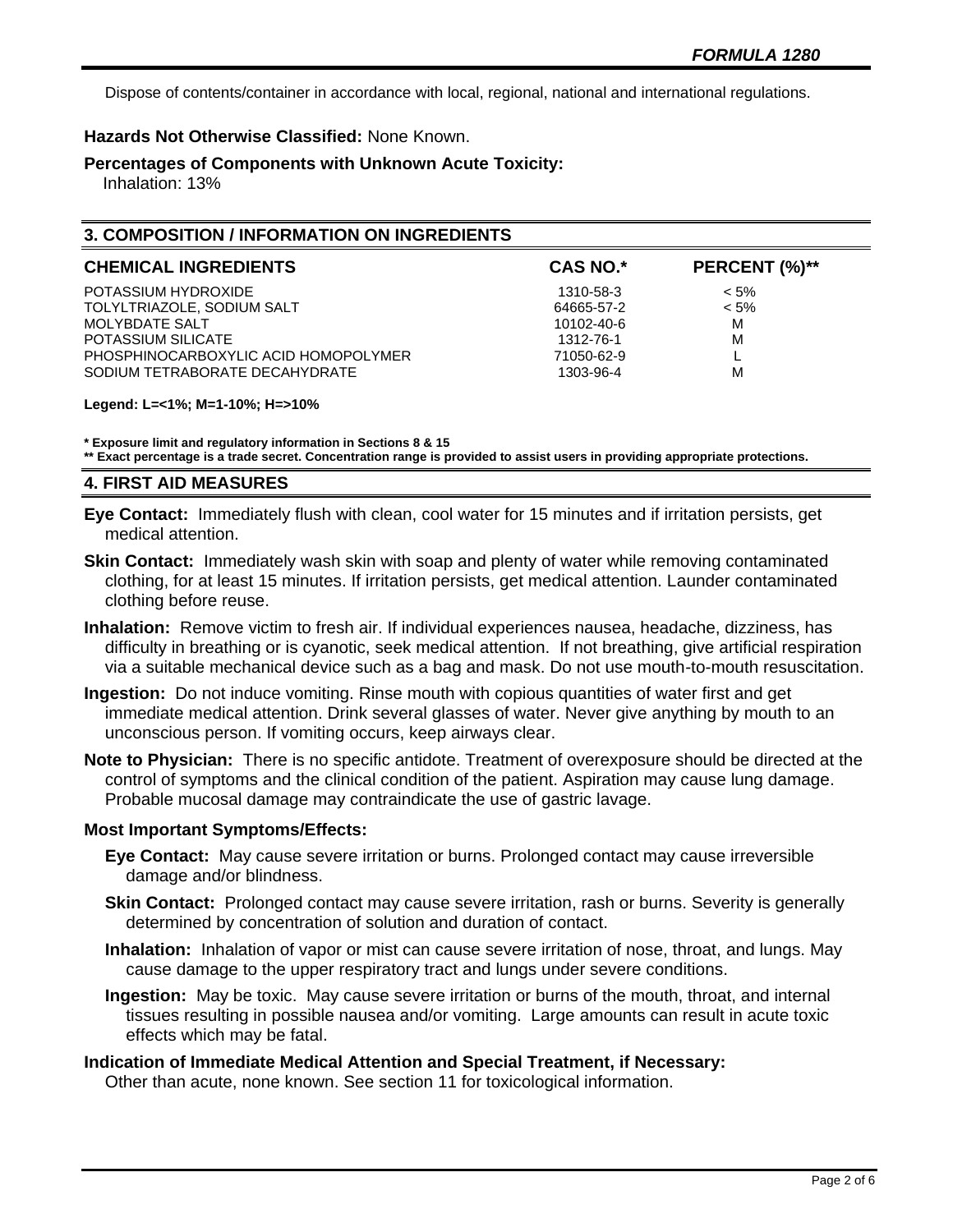## **5. FIRE FIGHTING MEASURES**

**Suitable (and Unsuitable) Extinguishing Media:** Any media suitable for the surrounding fire.

**Specific Hazards Arising from the Chemical:** Product is corrosive to eyes, skin, and respiratory system. Closed containers may rupture (due to buildup of pressure) when exposed to extreme heat. If evaporated to dryness, some product residuals may burn. Contact with some metals may generate explosive hydrogen gas. Thermal decomposition may release oxides of carbon and nitrogen.

**Special Protective Equipment and Precautions for Fire-Fighters:** Wear self-contained breathing apparatus and full turn-out gear. Approach fire from upwind direction. If possible, move containers away from fire. Cool fire exposed containers with water spray. If containers rupture or leak, product may evolve irritating or toxic gas under extreme heat. Contain runoff.

## **6. ACCIDENTAL RELEASE MEASURES**

## **Spill Containment and Clean-up Instructions:**

Wear suitable protective equipment found in section 8. Small spills may be flushed with copious quantities of water, preferably to a sanitary sewer or waste treatment facility. Larger spills may be absorbed in sawdust or other absorbent and sweepings disposed of in an approved landfill. The area may then be flushed with copious quantities of water. Floor may be slippery; use care to avoid falling. Avoid release of this product into the environment to prevent contamination of soil, sewers, natural waterways and/or groundwater. See Section 12 for Ecological Information.

## **7. HANDLING AND STORAGE**

## **Handling and Storage:**

Store in a cool, dry, well ventilated area, between 10°C and 49°C. Keep containers tightly closed when not in use and follow all recommended safety precautions when handling the material. Keep out of sun and away from heat or open flame. Keep away from incompatible materials. See Section 10 for incompatible materials.

# **8. EXPOSURE CONTROL / PERSONAL PROTECTION**

**Engineering Controls:** General ventilation expected to be satisfactory

## **PERSONAL PROTECTION EQUIPMENT**

**Respiratory:** Not normally required unless product is openly handled in confined areas where high concentrations of vapor could occur. Where misting may occur, wear an OSHA/NIOSH approved (or equivalent) half-mask, dust/mist air purifying respirator. Air-purifying respirators should be equipped with organic vapor cartridges.

**Eyes and Face:** Chemical resistant goggles or face shield.

**Hands and Skin:** Chemical resistant rubber, neoprene latex or PVC

**Other Protective Equipment:** Eyewash station in area of use. Wear long sleeve shirt, long pants, and boots.

## **EXPOSURE GUIDELINES**

## **Exposure Limits:**

**COMPONENT TLV** MOLYBDATE SALT 5 mg/m<sup>3</sup>(Mo) POTASSIUM HYDROXIDE 2mg/m<sup>3</sup>/15M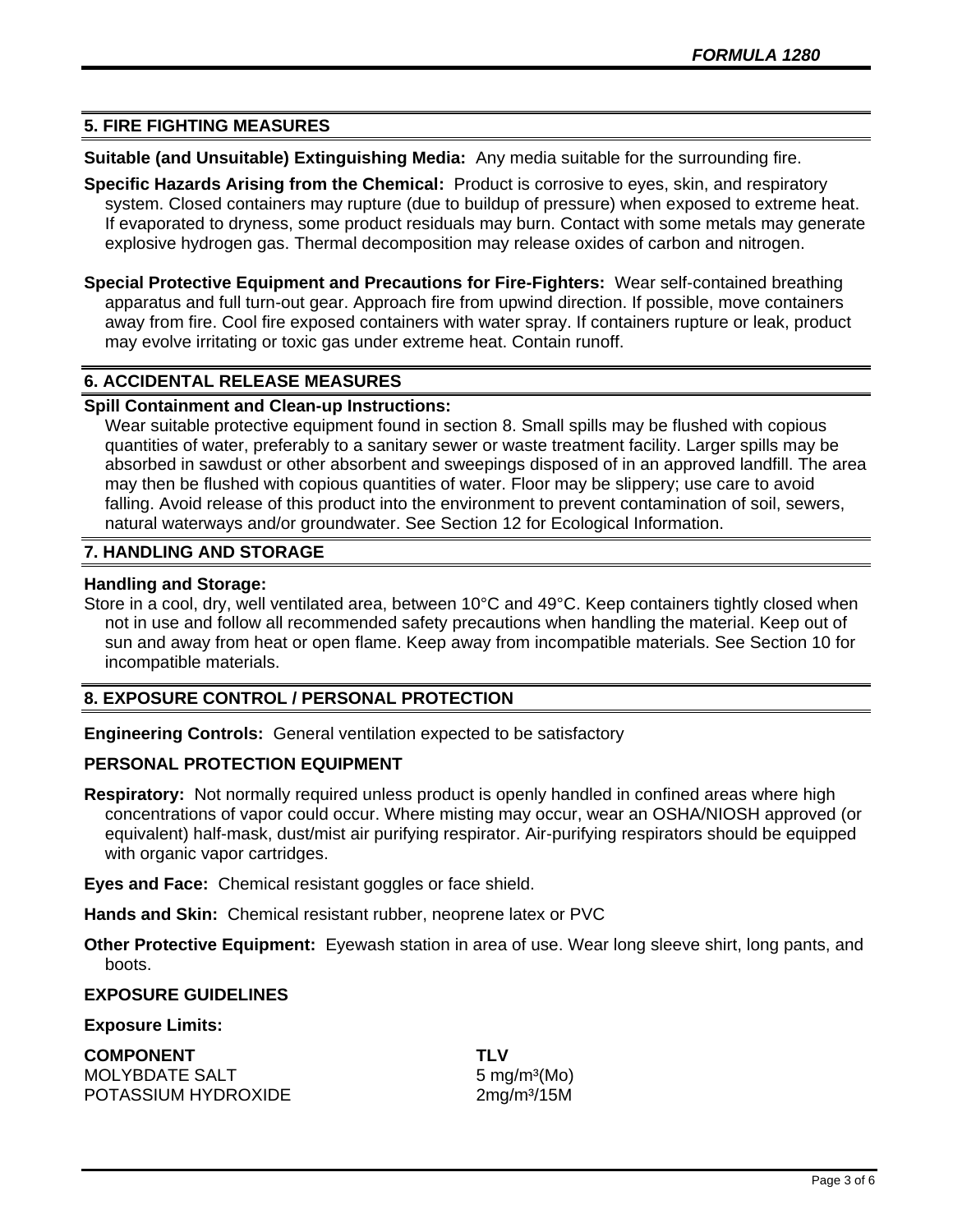# **9. PHYSICAL AND CHEMICAL PROPERTIES**

| Slightly hazy, pale yellow liquid with characteristic odor |                                   |                                        |
|------------------------------------------------------------|-----------------------------------|----------------------------------------|
| N.D.                                                       | <b>Vapor Pressure:</b>            | N.A.                                   |
| 12.75 - 13.25                                              | <b>Vapor Density:</b>             | ا>                                     |
| $<$ -5°C (23°F)                                            | Specific Gravity(@22°C):          | $1.195 - 1.205$                        |
| $> 100^{\circ}$ C (212°F)                                  | <b>Solubility in Water:</b>       | Complete                               |
| None                                                       | <b>Partition Coefficient:</b>     | N.D. (n-octanol/water)                 |
|                                                            | <b>Auto-Ignition Temperature:</b> | N.D.                                   |
| 1.0                                                        |                                   |                                        |
|                                                            | <b>Viscosity:</b>                 | N.A.                                   |
| Flammable Limits in Air: LFL - N.A.<br>$UFL - N.A.$        |                                   |                                        |
|                                                            | Flammability (solid, gas): No     | <b>Decomposition Temperature: N.D.</b> |

## **10. STABILITY AND REACTIVITY**

**Reactivity:** Not normally reactive at normal temperatures and pressure.

**Chemical Stability:** Stable under normal conditions

**Possibility of Hazardous Reactions:** Will not occur under normal conditions.

**Conditions to Avoid:** Avoid excessive heat, sparks or open flames.

**Incompatible Materials:** Concentrated acids or oxidizing agents.

**Hazardous Decomposition Products:** Thermal decomposition may release oxides of carbon and nitrogen.

#### **11. TOXICOLOGICAL INFORMATION**

**Ingestion Testing:** Rat, LD50: > 5,000 mg/kg\*

**Skin Testing:** Rabbit, LD50: > 5,000 mg/kg\*

**Inhalation Testing:** None established for this product.

\*Calculated based on GHS acute toxicity formula.

## **CHRONIC TOXICITY DATA**

**Sensitization Testing:** None established for this product.

**Other Testing:** None established for this product.

**Routes of Exposure:** Eyes, Ingestion, Inhalation, Skin.

**Eye Contact:** May cause severe irritation or burns. Prolonged contact may cause irreversible damage and/or blindness.

- **Skin Contact:** Prolonged contact may cause severe irritation, rash or burns. Severity is generally determined by concentration of solution and duration of contact.
- **Inhalation:** Inhalation of vapor or mist can cause severe irritation of nose, throat, and lungs. May cause damage to the upper respiratory tract and lungs under severe conditions.
- **Ingestion:** May be toxic. May cause severe irritation or burns of the mouth, throat, and internal tissues resulting in possible nausea and/or vomiting. Large amounts can result in acute toxic effects which may be fatal.

**Medical Conditions Aggravated by Exposure:** None known.

**Chronic Effects from Repeated Overexposure:** Other than short term effects, none established.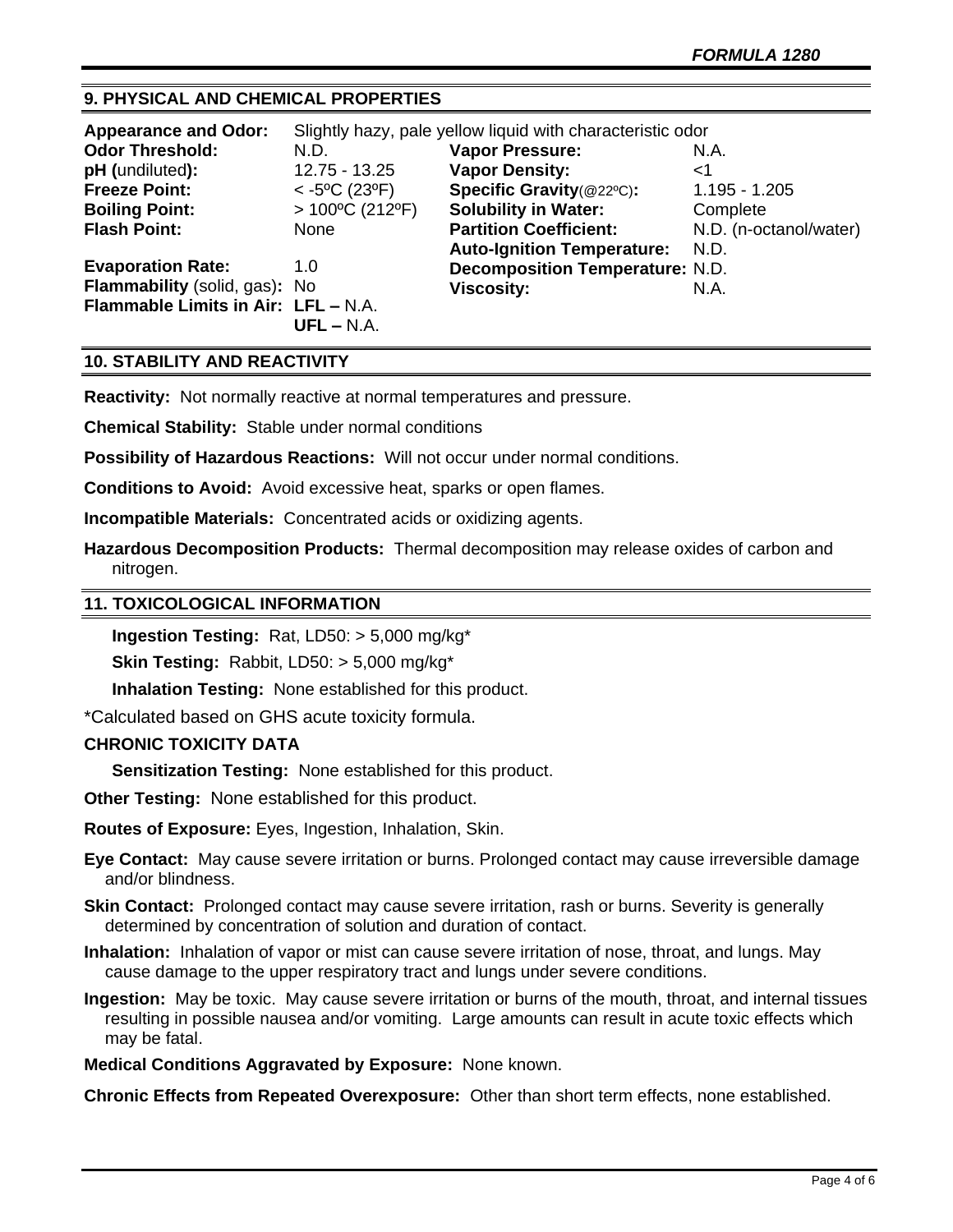# **12. ECOLOGICAL INFORMATION**

## **Aquatic Toxicity Data:**

 Invertebrate: Daphnia magna, LC50/48hr: > 1,000 mg/l\* Fish: Rainbow trout, LC50/96hr: 476 mg/l\* \*Calculated based on GHS acute aquatic toxicity formula.

**Product Fate Data:** None established for this product.

**Biodegradation Data:** None established for this product.

## **13. DISPOSAL CONSIDERATIONS**

**Waste Disposal:** Dispose of in accordance with local, regional, national and international regulations. Contact the Hazardous Waste representative at the nearest EPA Regional Office for guidance. Container Disposal: Triple rinse container (or equivalent) promptly after emptying and offer for reconditioning if appropriate. Empty the rinsate into application equipment or a mix tank or store rinsate for later use or disposal.

## **14. TRANSPORT INFORMATION**

## **US DEPARTMENT OF TRANSPORTATION (DOT) INFORMATION**

**UN/NA ID Number:** UN3266 **Proper Shipping Name:** CORROSIVE LIQUID, BASIC, INORGANIC, N.O.S. (CONTAINS POTASSIUM HYDROXIDE) **Hazard Class:** 8 **Packing Group:** PGIII

**VESSEL TRANSPORT (IMO/IMDG)**

**UN/NA ID Number:** UN3266 **Proper Shipping Name:** CORROSIVE LIQUID, BASIC, INORGANIC, N.O.S. (CONTAINS POTASSIUM HYDROXIDE) **Hazard Class:** 8 **Packing Group:** PGIII **Marine Pollutant:** No

## **15. REGULATORY INFORMATION**

## **US FEDERAL REGULATIONS**

**TSCA:** All ingredients listed or exempt from listing. **CERCLA and/or SARA RQ:**  Reportable Quantity: POTASSIUM HYDROXIDE (CAS#1310-58-3) - 1000lbs. (455 kg) **SARA Section 302 Hazard Class:** No ingredients listed in this section. **SARA Section 311/312 Chemicals:**  Acute Health Hazard: Yes Chronic Health Hazard: No Fire Hazard: No Sudden Release of Pressure Hazard: No Reactive Hazard: No **SARA Section 313 Chemicals:** No ingredients listed in this section.

## **STATE REGULATIONS**

This product does not contain any ingredients known to the State of California to cause cancer.